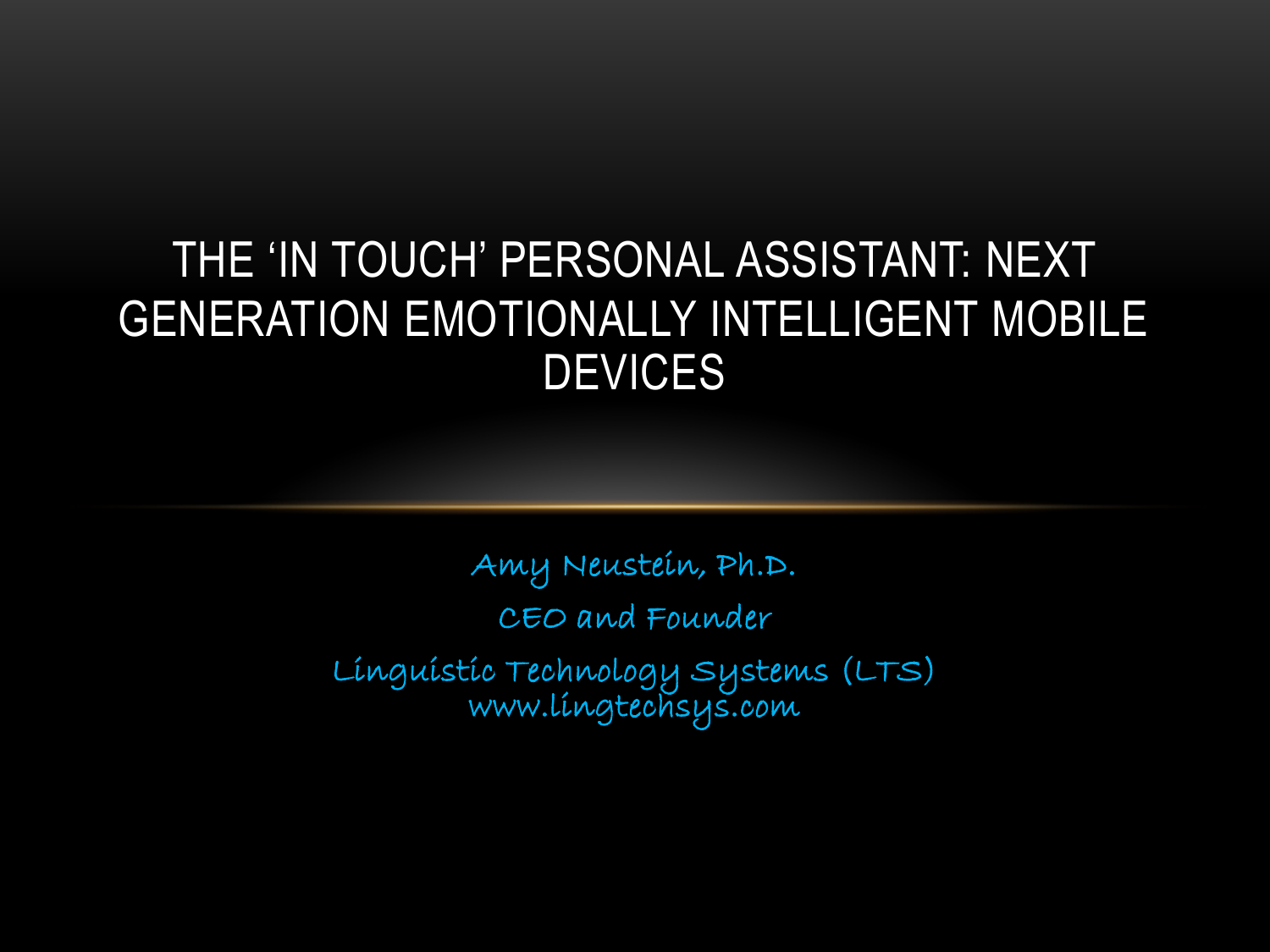### WHY DO WE NEED EMOTIONALLY INTELLIGENT SMARTPHONES?

- $\triangleright$  First, because users enjoy "more intuitive interaction with mobile devices" due to the "maturing of speech and language technology" (AVIOS email 3/27/13);
- $\triangleright$  Second, because "in the long term, the Personal-Assistant Model has the potential to be the primary user interface modality on many platforms" (Bill Meisel, "The Personal-Assistant Model: Unifying the Technology Experience," in Neustein/Markowitz (Eds.), Mobile Speech and Advanced Natural Language Solutions, Springer 2013)
- $\triangleright$  Third, to address the irony that "as smartphones increasingly become 'smarter' at understanding natural language input there doesn't seem to be a drive at making these devices 'emotionally' intelligent" (Speech Strategy News, November 2012)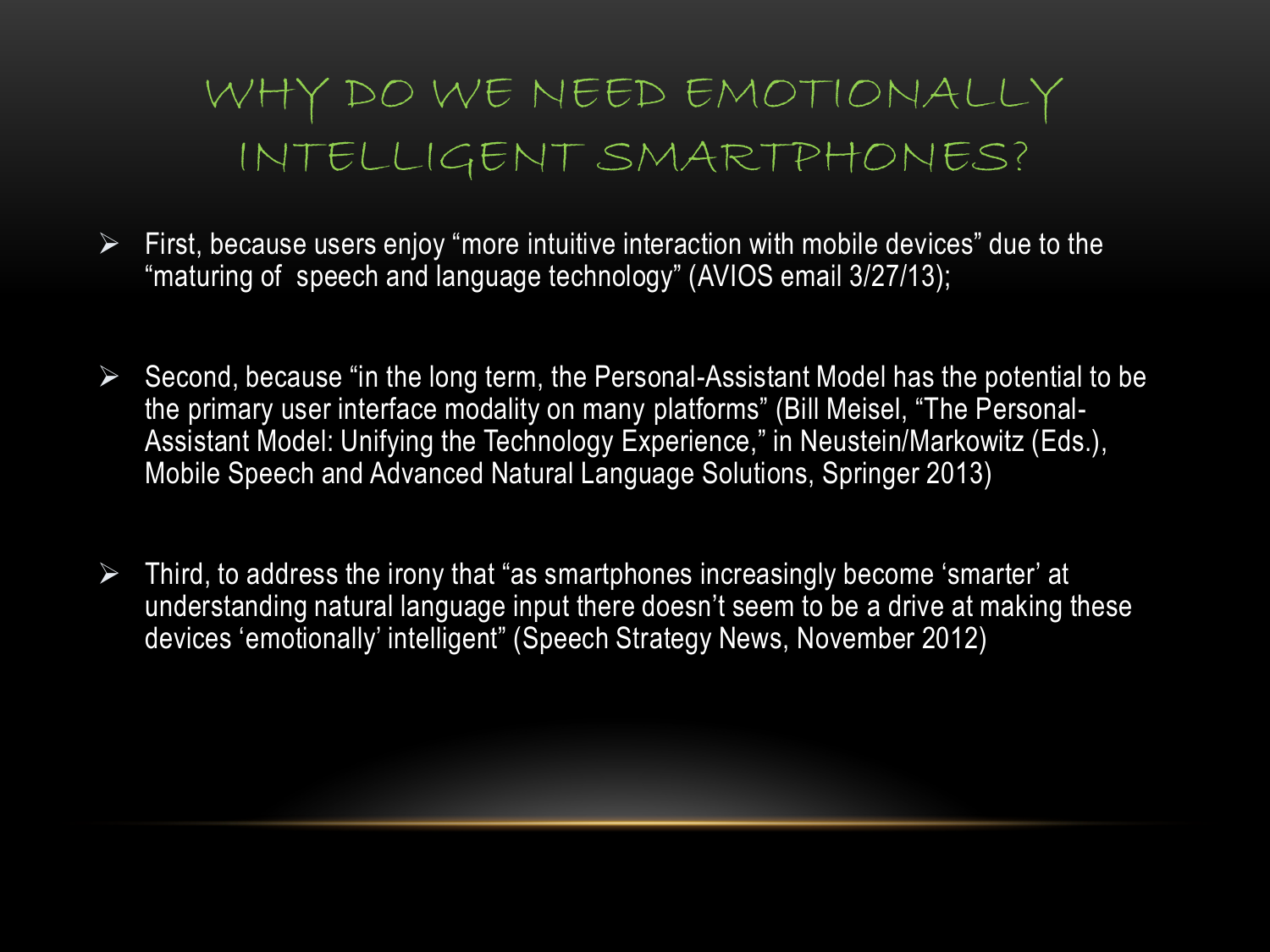# "CUTE" MEANS "SMART"

(*Excerpt of Neustein interview in SSN, November 2012*)

- "Cute" doesn't necessarily mean emotionally smart.
- $\Box$  In fact, such ['cute'] devices that engage users in carefree conversations may appear, albeit speciously, to respond on an emotional level.
- $\Box$  But when the smart device produces a preposterous response either because of an out-of-vocabulary word that was not understood by the personal-assistant model or the task requested of the mobile device was unfamiliar to the system altogether, the bubble begins to burst.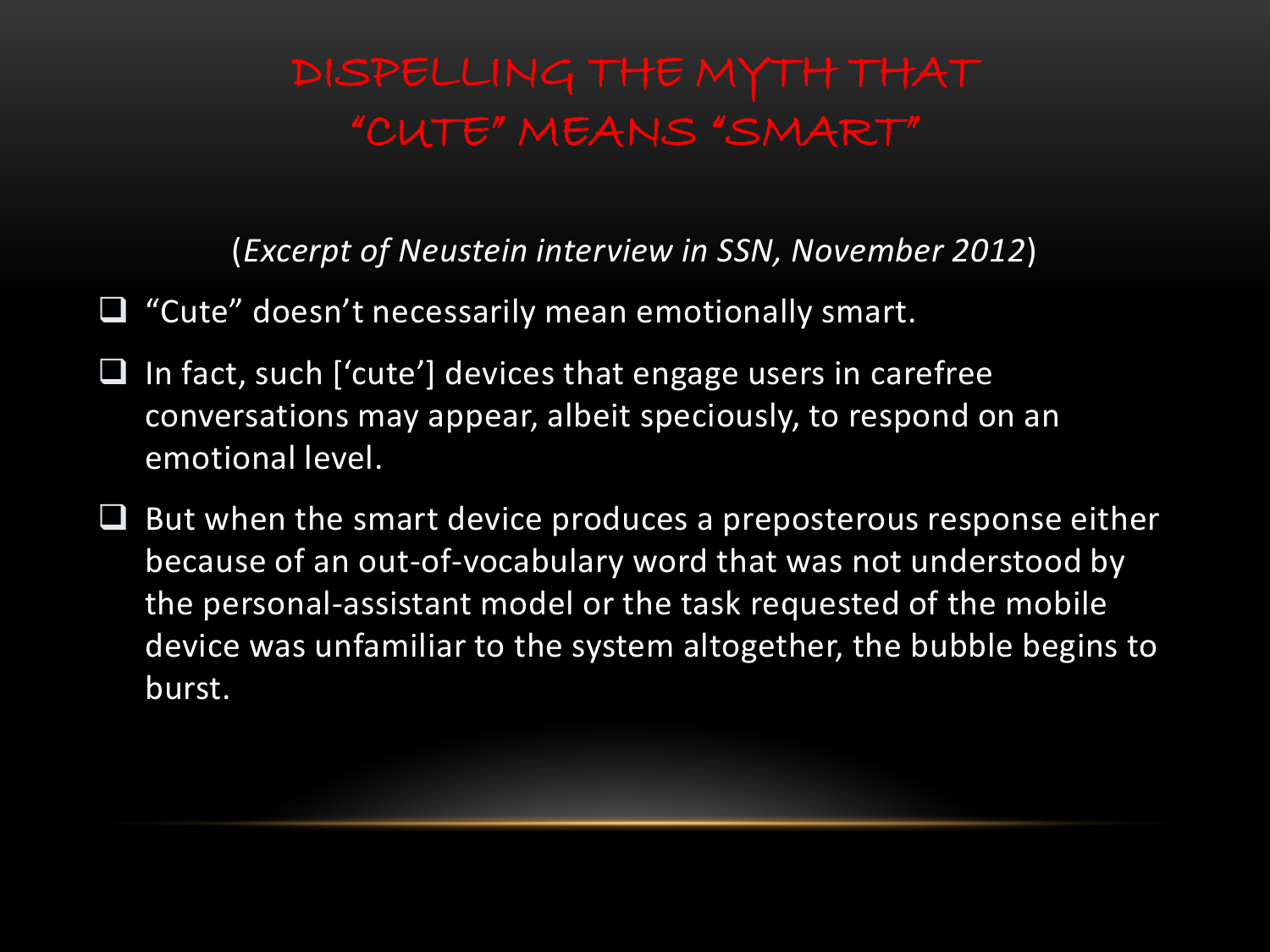### HOW TO MAKE SMARTPHONES EMOTIONALLY SMART?

First, by enabling the PA (personal assistant) to accurately register the mood of the user;

Second, allowing the mobile device to intuitively respond to the user's present mood state by suggesting/initiating the next set of actions:

Texting/talking to business associates or family/friends

Cybershopping for specific products or services or general surfing for health information, news media, etc.

Calling AAA service if the user's car won't start or if the keys have been accidentally left inside a locked car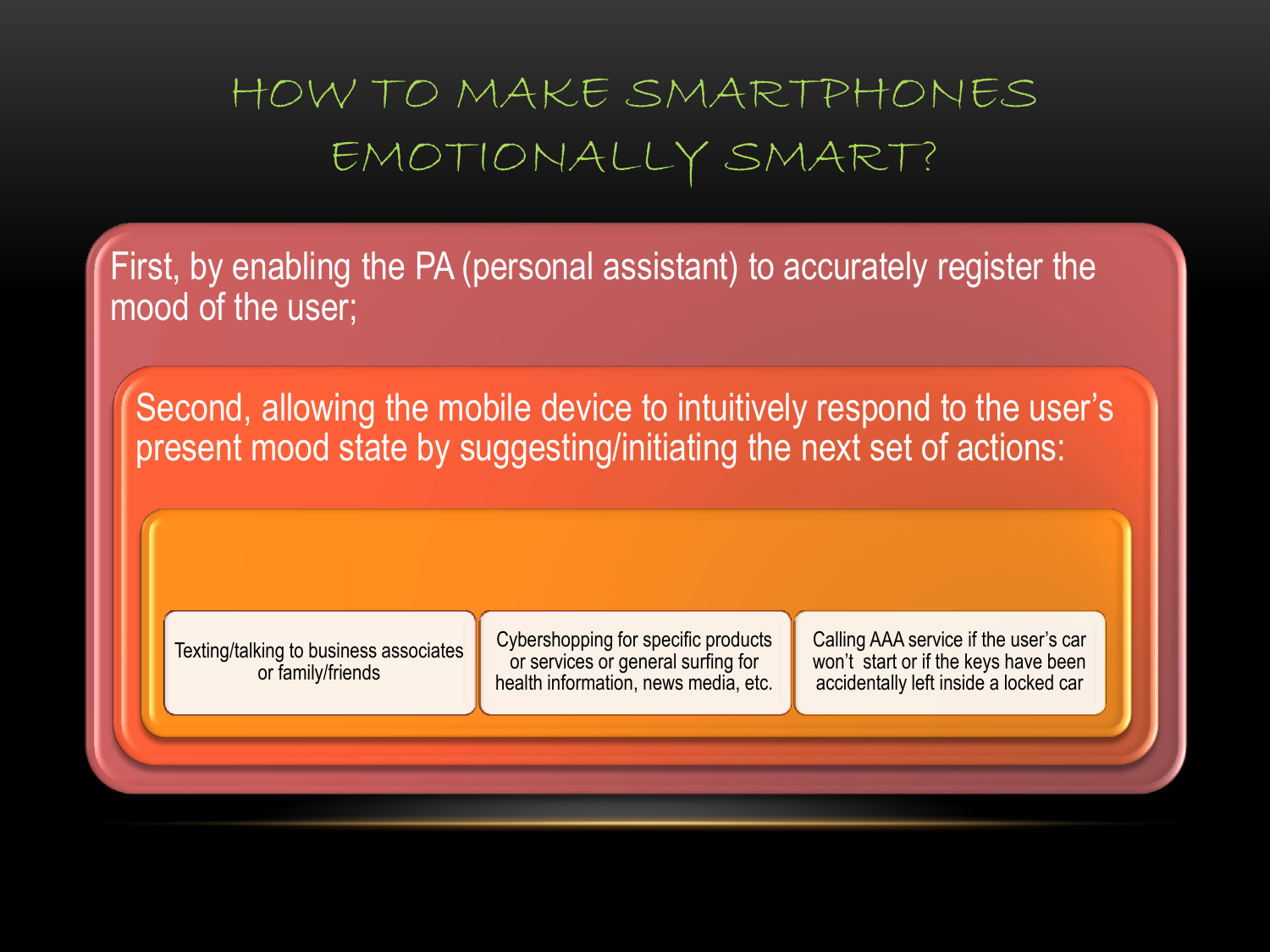### E-COMMERCE AND THE NECESSITY FOR AN EMOTIONALLY INTELLIGENT SMARTPHONE

Shopping for online for products/services is often an emotionally complex process: while some shoppers may need reassurance that a product is in vogue other shoppers, in contrast, may need confirmation that a product, stylish or not, represents a practical purchase.

The same wide array of emotional needs are found when mobile users search for hotels and restaurants: while some restaurant seekers may prioritize the quality of the food others may be much more concerned about parking and long lines.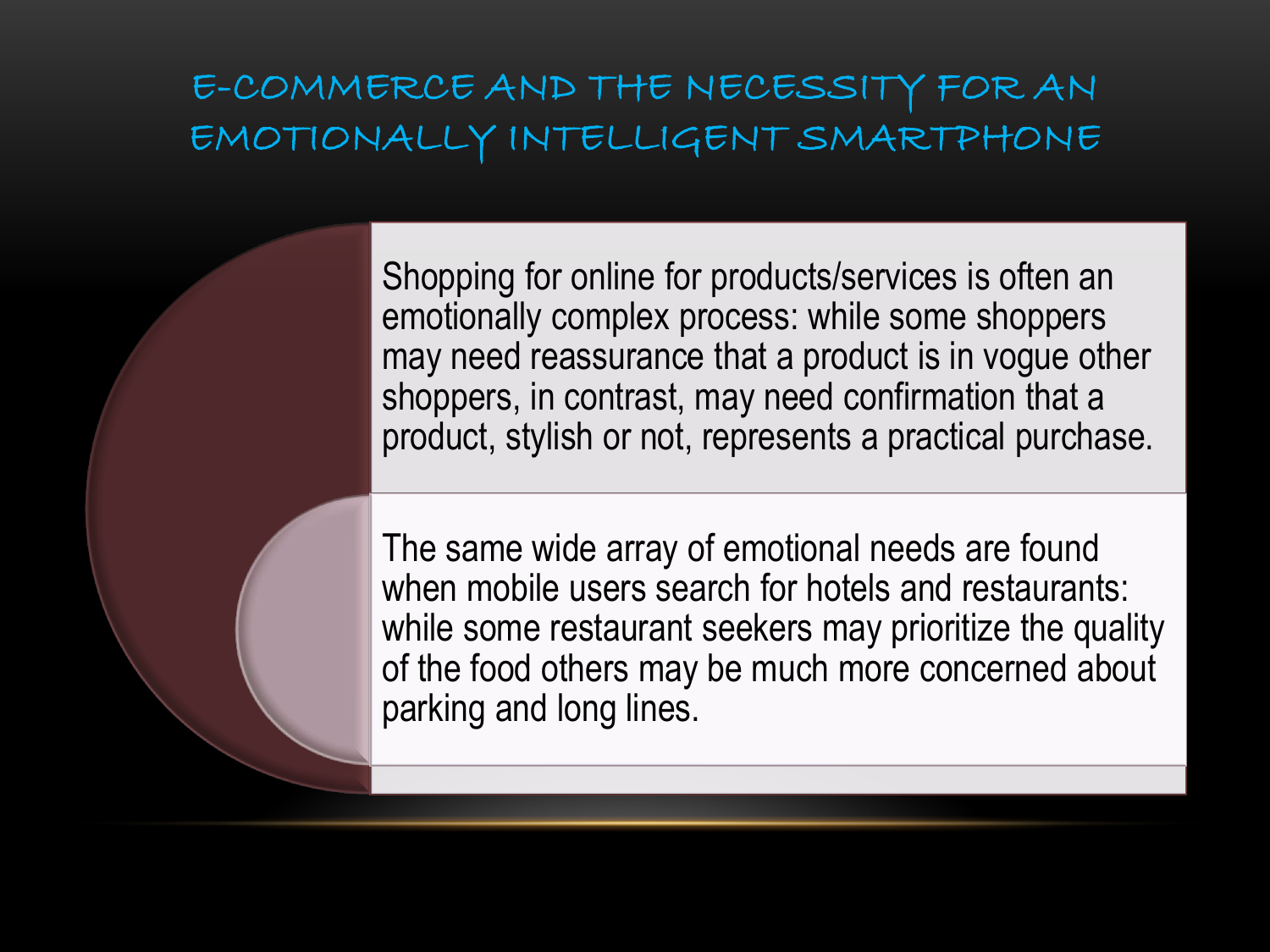### HOW THE 'IN TOUCH' PERSONAL ASSISTANT CAN EXPLOIT SOCIAL MEDIA FOR E-COMMERCE

The emotionally intelligent PA mines consumer-generated media to find just those postings that respond to the present emotional needs of the mobile user.

Using Sequence Package Analysis (SPA) technology – by building a special set of parsing structures that capture the subtle emotional features of natural language into the smartphone's natural language platform – the nuances and subtleties of opinion-related postings are then extracted/abstracted for the mobile user. (A. Neustein, Chapter 5 in Mobile Speech, Springer 2013)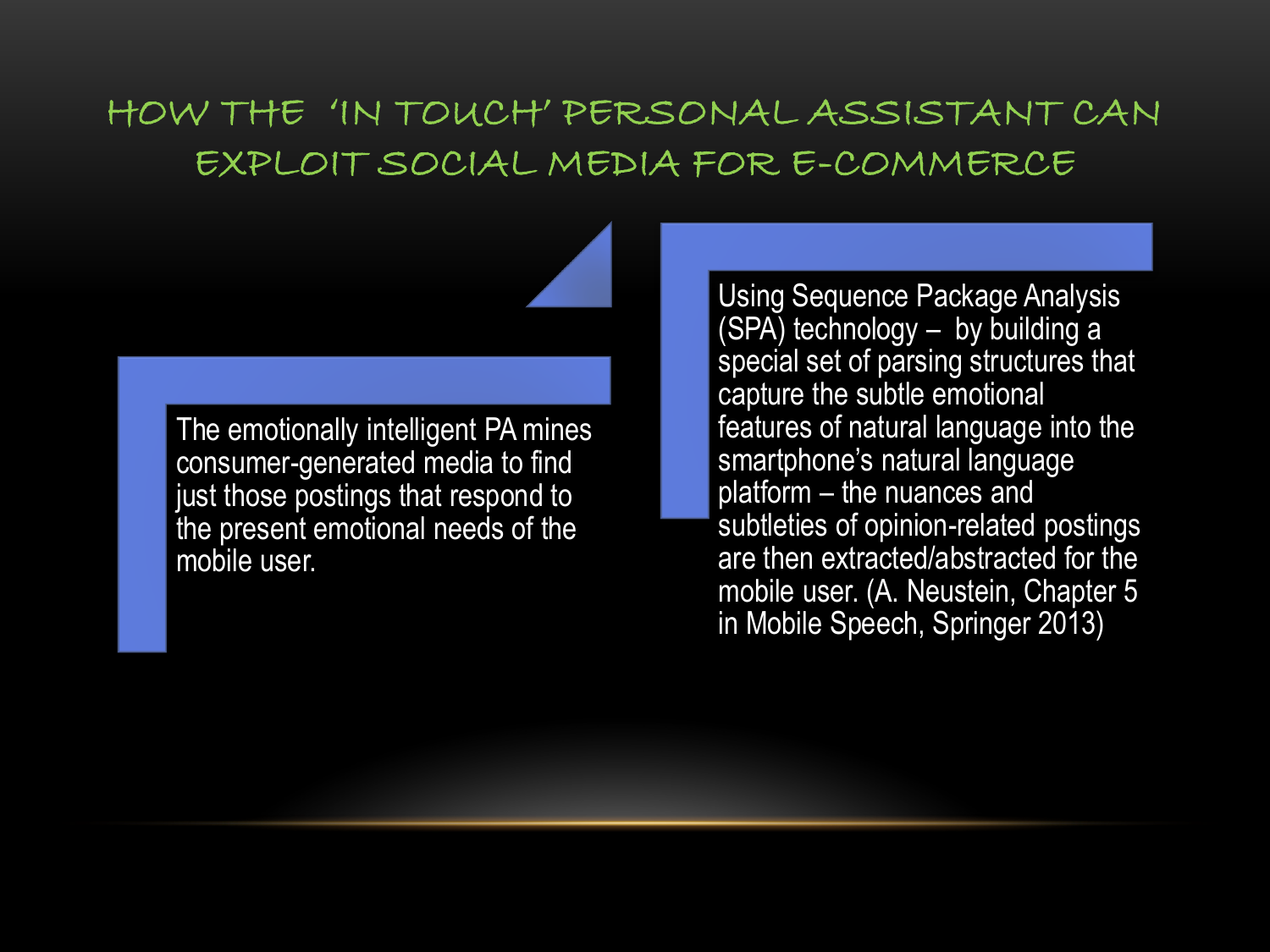The SPA-designed BNF (Backus-Naur Form) table, unlike a conventional table consisting of parts of speech (e.g., N, V, ADJ, NP, VP or ADJP), consists of *sequentially-implicative* units: what this means is that their formal grammatical representation is defined by sequence as opposed to syntax.

By relying on the sequence package in its entirety as the *primary* unit of analysis, rather than on isolated syntactic parts (such as N, V, or NP), the SPA-designed BNF table is able to depict the subtleties and other emotional elements of online reviews by identifying the sequences found in such reviews.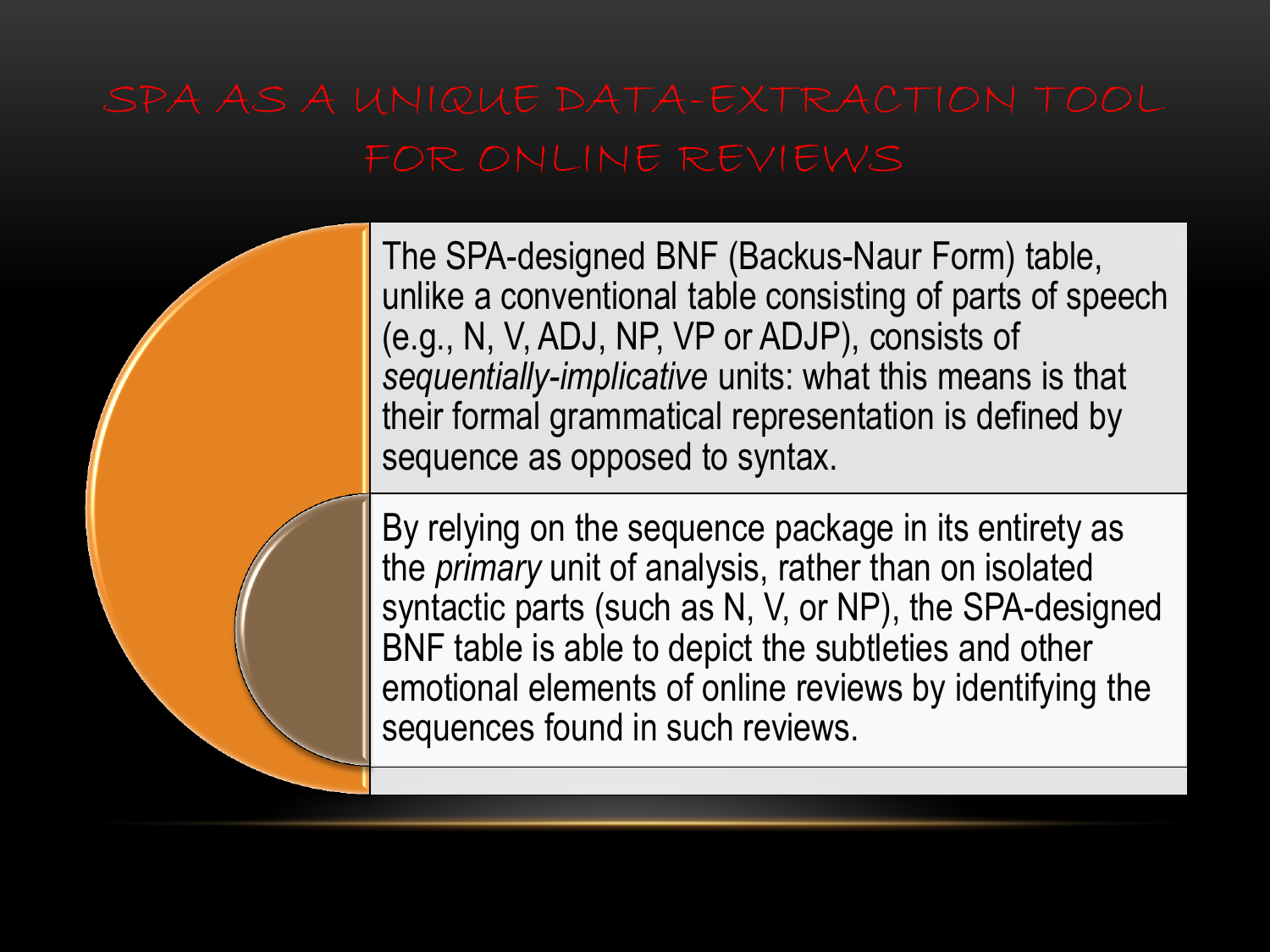### SPA'S HYBRID APPROACH TO NATURAL LANGUAGE UNDERSTANDING

### To identify sequence packages, SPA uses a *hybrid* approach:

- In part, SPA's method is semantic grammar-based, for those clearly defined sequence packages that contain specifically marked boundaries and specifying package properties;
- In part, SPA's method is statistical, using *N-grams* to depict the probabilistic occurrence of a sequence package structure when one is not so clearly defined.

Because sequence packages are both domain-independent and language-independent, the costs of using a statistical approach are not prohibitive as they are for those applications where data changes dynamically, as is the case for seasonal applications.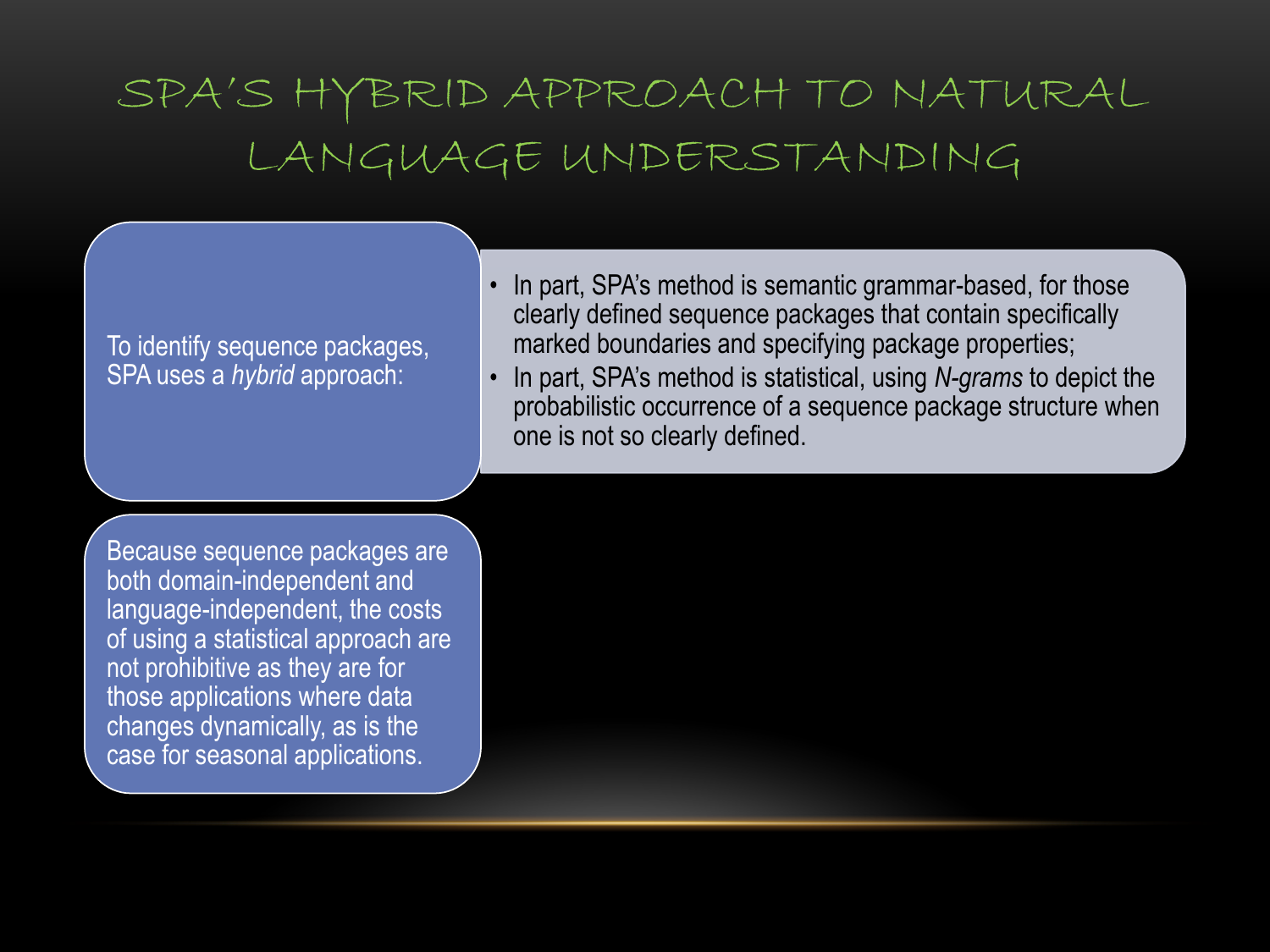### USING SPA TO EXTRACT SUBTLE NEGATIVE ATTRIBUTES FROM A FIVE-STAR RESTAURANT REVIEW

<Opening Endorsement> *"I've been here 4-5 times at least and I never leave disappointed"*

<Complaint/Disclaimer (Parking)> "Parking can be tough during the lunch crowd but it is totally worth it"

<Complaint/Disclaimer (Waiting)> "There is typically a line – a good sign in my opinion!

<Complaint/Disclaimer (Seating)> "They have small indoor seating but tons of outdoor seating"

**<**Opinion Review> *"The falafel is excellent. I always ask for a side of their hot sauce because it's that good! The falafel combo deal is great because it is cheap and it comes with their fantastic banana shake! The banana shake is the best I've ever had!"*

<Complaint/Disclaimer (Payment)> "They do not accept credit cards, only debit and cash so come prepared"

**<**Closing Endorsement**>** *"This place is a must if you leave* [sic] *in San Jose! Excellent, just excellent!"*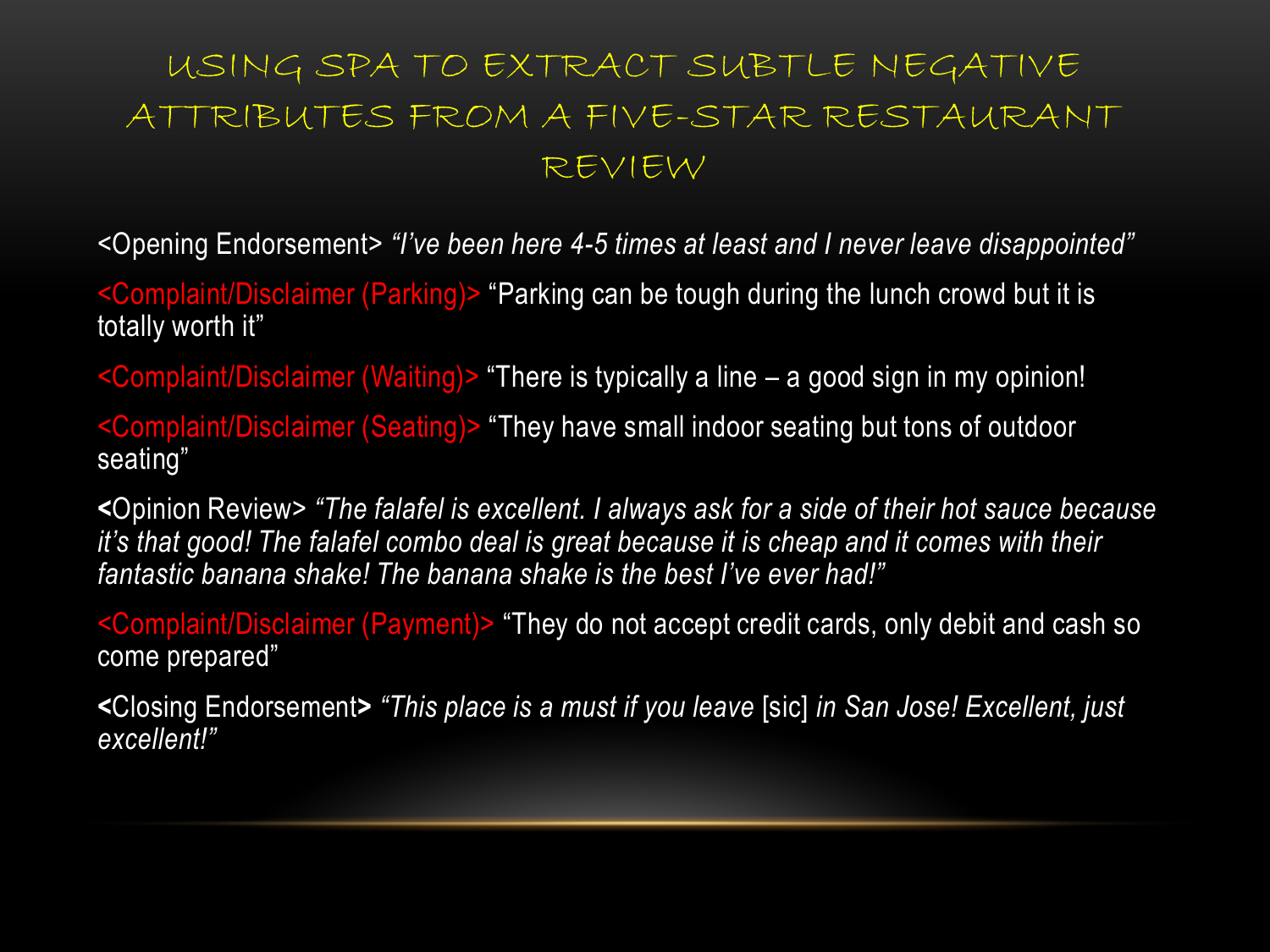THE SEQUENCE PACKAGE STRUCTURES IN THE FOUR COMPLAINT/DISCLAIMER CONTRASTIVE PAIRS

#### First Pair Part: <Complaint>

In this example, the second part of each of the four contrastive pairs begins with a concessive connector (a/k/a contrast marker): "but", "so," "n-dash" followed by an idiomatic expression or metaphor.

Second Pair Part: <Disclaimer> = <concessive connector(a/k/a contrast marker)> + <idiom/metaphor>

Note: Idioms are defined rather broadly to include banalities, platitudes and clichés that serve as a "shorthand" way of getting the message across – in which their connotative meaning is not necessarily deducible from the individual words that make up the idiom.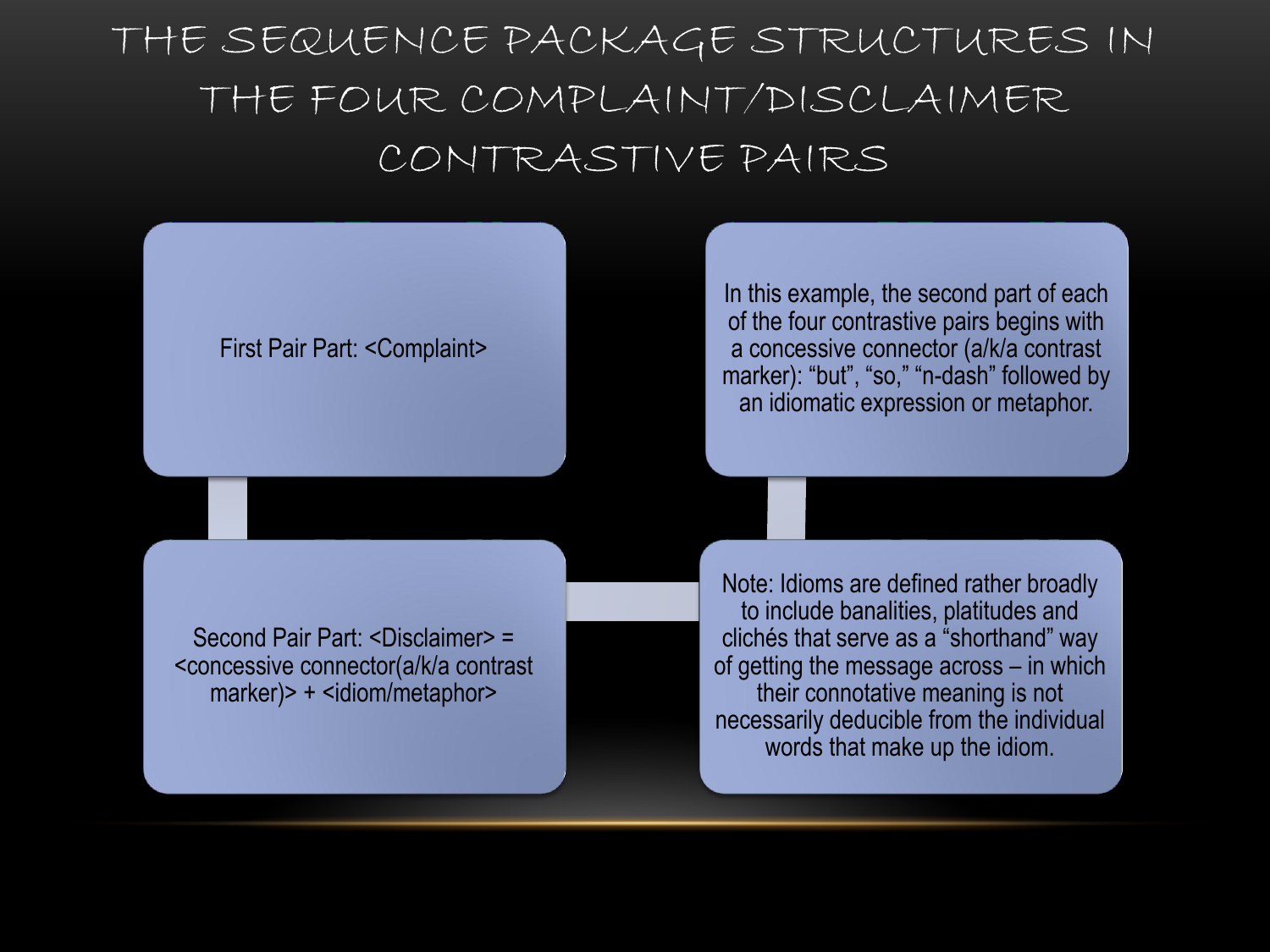### GENERIC SEQUENCE PACKAGE PARKING STRUCTURES

### <Complaint/Disclaimer> (Parking)

- Complaint: "Parking can be tough during the lunch crowd"
- Contrast Marker: "but"
- Idiom: "it is totally worth it"
- <Complaint/Disclaimer> (Waiting)
- Complaint: "There is typically a line
- Contrast Marker: "– (n-dash)"
- Idiom: "a good sign in my opinion!"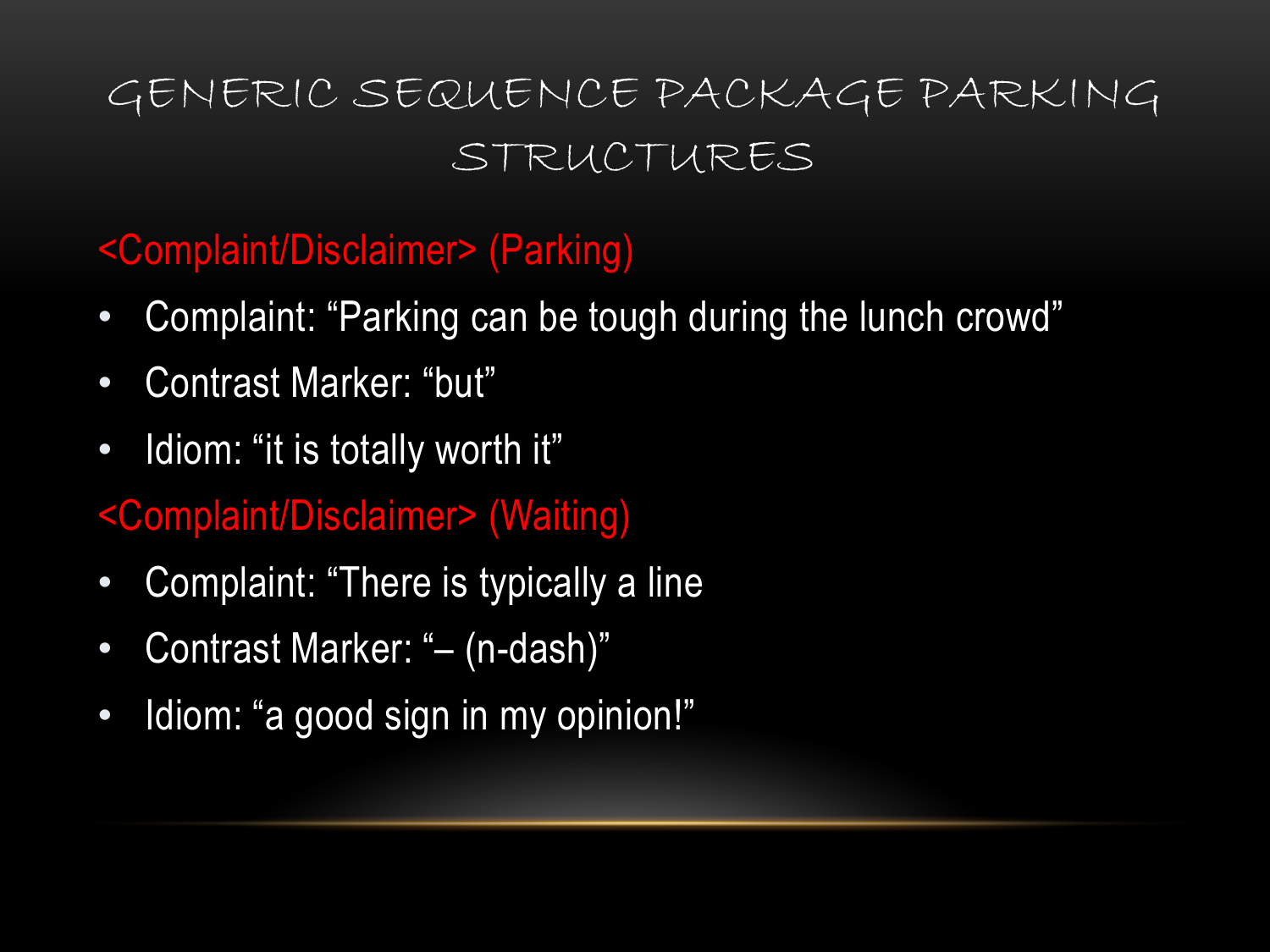## GENERIC SEQUENCE PACKAGE PARKING STRUCTURES, CONTINUED

### <Complaint/Disclaimer> (Seating)

- Complaint: "They have small indoor seating"
- Contrast Marker: "but"
- Idiom: "tons of outdoor seating"
- <Complaint/Disclaimer> (Payment)
- Complaint: "They do not accept credit cards, only debit and cash"
- Contrast Marker: "so"
- Idiom: "come prepared"